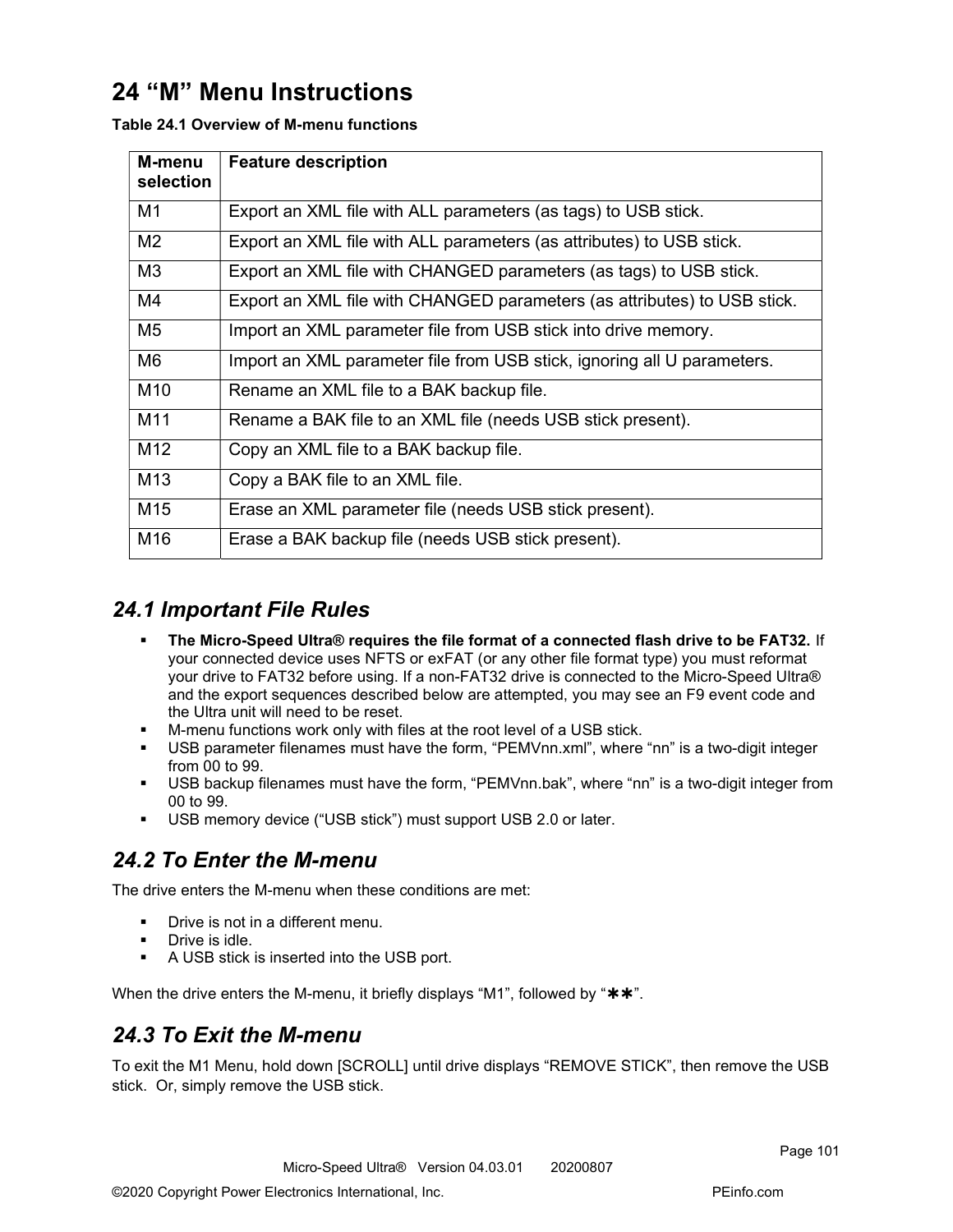# 24.4 M-menu Features

To access the following features, first enter the M-menu (see Sec. 24.2). The M-menu defaults to feature "M1". Other M-menu features may be browsed using [INC] and [DEC], and selected with [SCROLL].

# M1: Export an XML file with ALL parameters (as tags) to USB stick

### Feature: Export to a USB stick an XML parameter file containing all current drive settings as tags. Includes drive parameters and motor settings.

NOTE: File will be saved to the root level of the USB stick.

### Steps:

- 1. Exit any current menu.
- 2. Insert USB stick into USB port.
	- a. Drive enters M-menu, then displays "M1", followed by " $**$ ".
- 3. Press [INC] or [DEC] to browse available filenames.
	- a. Drive will not suggest filenames already present at root level of USB stick. This helps prevent accidental overwriting of any existing files.
- 4. Press [SCROLL] to select the currently displayed filename.
	- a. Drive will display, "STORE XML TO STICK? Y/N".
- 5. To confirm file creation, press [INC].
	- a. If file is created successfully, drive will display "SUCCES", and then return to M1 in the Mmenu.
	- b. If file is not created successfully, drive will display an error message.
- 6. To cancel file creation, press [DEC] or [SCROLL].
	- a. Drive will display "CANCEL", and then return to the M-menu.

## M2: Export an XML file with ALL parameters (as attributes) to USB stick

### Feature: Export to a USB stick an XML parameter file containing all current drive settings as attributes. Includes drive parameters and motor settings.

NOTES: This feature is similar to M1, but changes the format of data included in the XMF file. File will be saved to the root level of the USB stick.

- 1. Exit any current menu.
- 2. Insert USB stick into USB port.
	- a. Drive enters M-menu.
- 3. Tap [SCROLL] to go to the "M2" parameter.
	- a. Drive displays "M2", followed by " $**$ ".
- 4. Press [INC] or [DEC] to browse available filenames.
	- a. Drive will not suggest filenames already present at root level of USB stick. This helps prevent accidental overwriting of any existing files.
- 5. Press [SCROLL] to select the currently displayed filename.
	- a. Drive will display, "STORE XML TO STICK? Y/N".
- 6. To confirm file creation, press [INC].
	- a. If file is created successfully, drive will display "SUCCES", and then return to M1 in the Mmenu.
	- b. If file is not created successfully, drive will display an error message.
- 7. To cancel file creation, press [DEC] or [SCROLL].
	- a. Drive will display "CANCEL", and then return to the M-menu.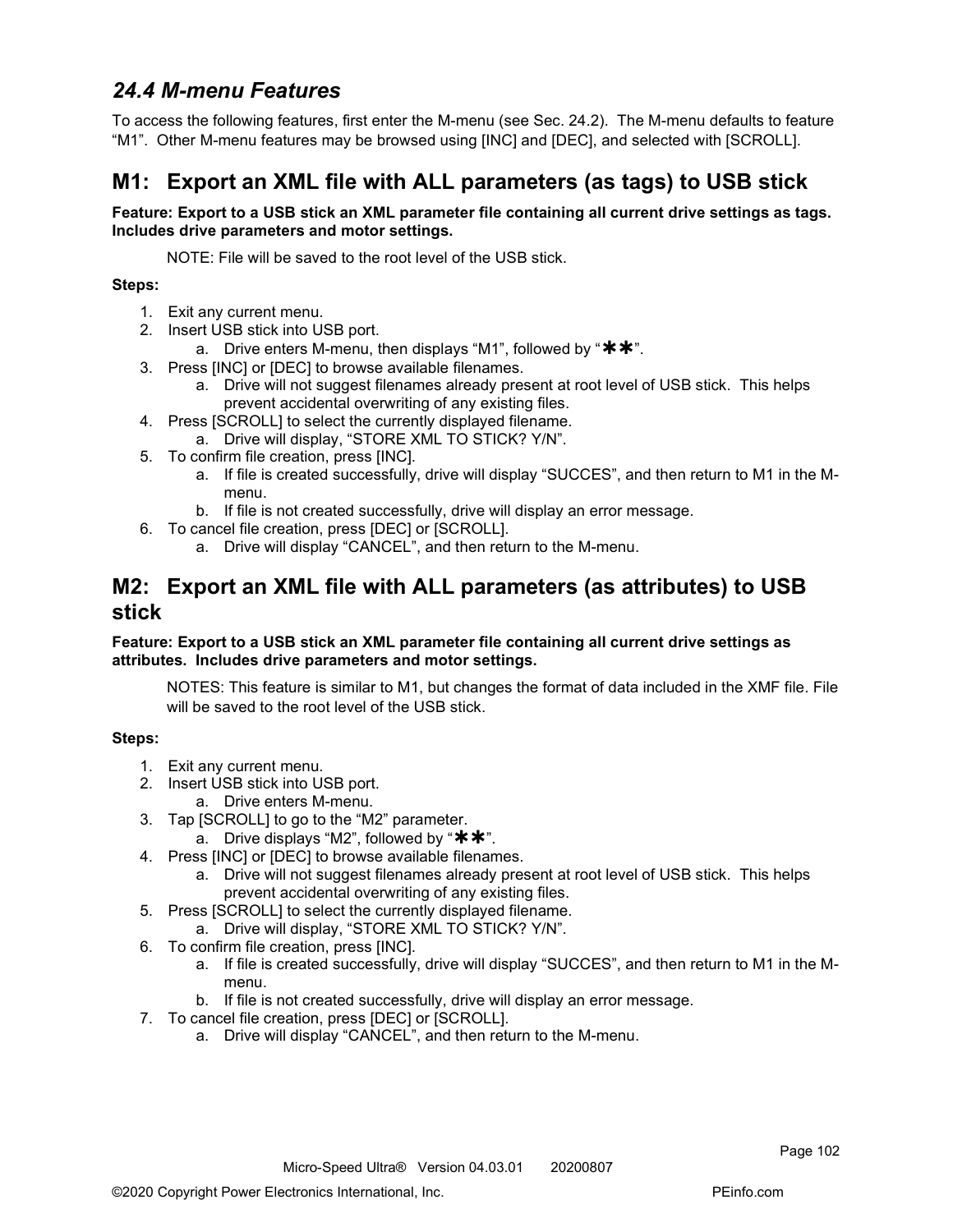## M3: Export an XML file with CHANGED parameters (as tags) to USB stick

### Feature: Export to a USB stick an XML parameter file containing only changed drive settings as tags.

NOTES: This feature is similar to M1, but only includes changed parameters in the XMF file. File will be saved to the root level of the USB stick.

## Steps:

- 1. Exit any current menu.
- 2. Insert USB stick into USB port.
	- a. Drive enters M-menu.
- 3. Tap [SCROLL] to go to the "M3" parameter.
	- a. Drive displays "M3", followed by " $**$ ".
- 4. Press [INC] or [DEC] to browse available filenames.
	- a. Drive will not suggest filenames already present at root level of USB stick. This helps prevent accidental overwriting of any existing files.
- 5. Press [SCROLL] to select the currently displayed filename. a. Drive will display, "STORE XML TO STICK? Y/N".
- 6. To confirm file creation, press [INC].
	- a. If file is created successfully, drive will display "SUCCES", and then return to M1 in the Mmenu.
	- b. If file is not created successfully, drive will display an error message.
- 7. To cancel file creation, press [DEC] or [SCROLL].
	- a. Drive will display "CANCEL", and then return to the M-menu.

## M4: Export an XML file with CHANGED parameters (as attributes) to USB stick

#### Feature: Export to a USB stick an XML parameter file containing only changed drive settings as attributes.

NOTES: This feature is similar to M2, but only includes changed parameters in the XMF file. File will be saved to the root level of the USB stick.

- 1. Exit any current menu.
- 2. Insert USB stick into USB port.
	- a. Drive enters M-menu.
- 3. Tap [SCROLL] to go to the "M4" parameter.
	- a. Drive displays "M4", followed by " $**$ ".
- 4. Press [INC] or [DEC] to browse available filenames.
	- a. Drive will not suggest filenames already present at root level of USB stick. This helps prevent accidental overwriting of any existing files.
- 5. Press [SCROLL] to select the currently displayed filename.
	- a. Drive will display, "STORE XML TO STICK? Y/N".
- 6. To confirm file creation, press [INC].
	- a. If file is created successfully, drive will display "SUCCES", and then return to M1 in the Mmenu.
	- b. If file is not created successfully, drive will display an error message.
- 7. To cancel file creation, press [DEC] or [SCROLL].
	- a. Drive will display "CANCEL", and then return to the M-menu.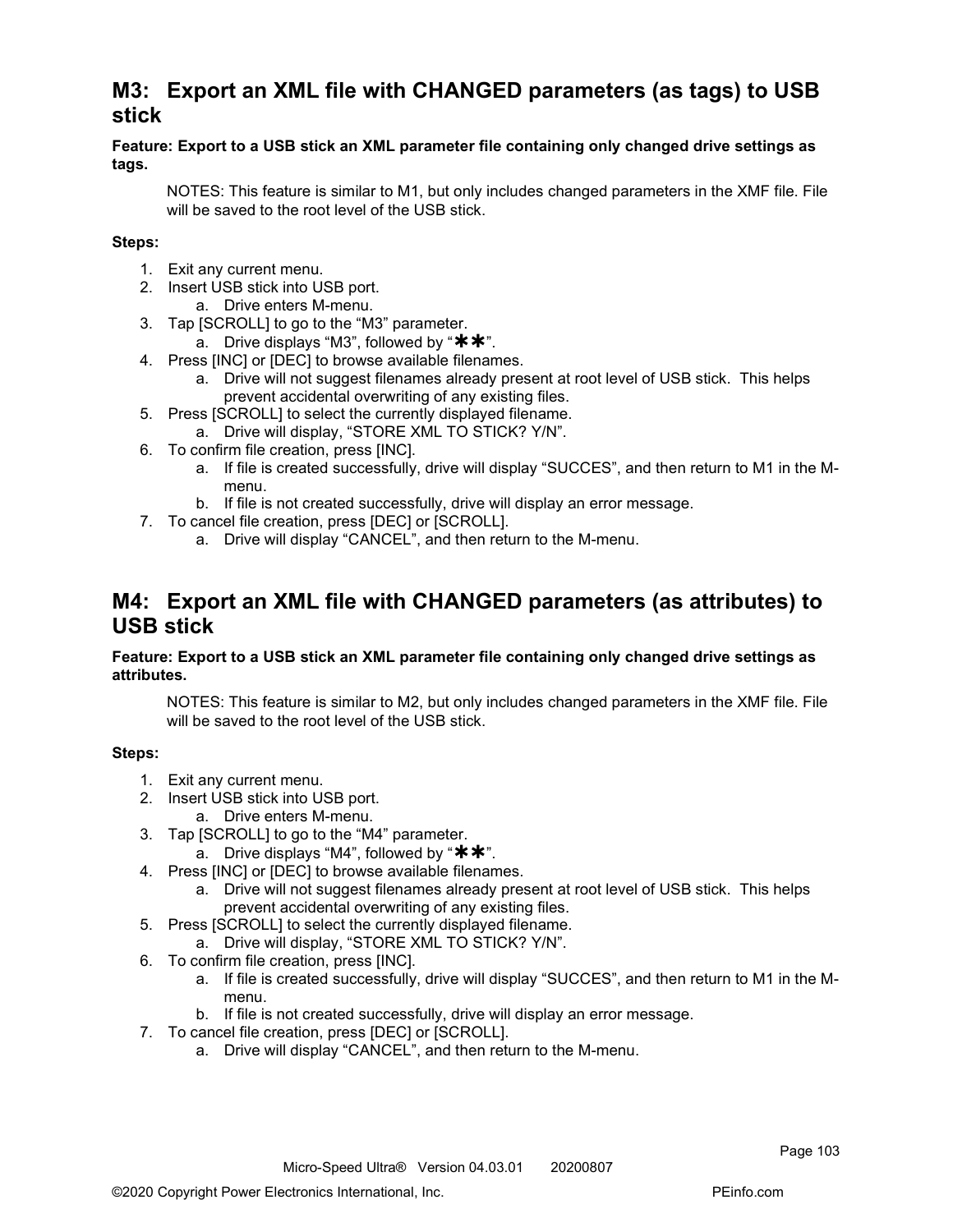## M5: Import an XML parameter file from USB stick into drive memory

Feature: Import into drive memory an XML parameter file of the type created by feature M1.

### Steps:

- 1. Exit any current menu.
- 2. Insert USB stick into USB port.
	- a. Drive enters M-menu, then displays "M1", followed by " $**$ ".
- 3. Press and hold [SCROLL], until drive enters M-menu selection: about 1-2 seconds.
	- a. Drive will display "/ M1", with a rotating leftmost character "/".
- 4. Release [SCROLL].
	- a. Drive will display "u M1", with a flashing "u".
- 5. Press [INC] or [DEC] to browse to the "M5" feature.
- 6. Press [SCROLL] to select "M5".
	- a. Drive will briefly display "M5", followed by " $\star\star$ ".
- 7. Press [INC] or [DEC] to browse parameter files on USB stick.
- 8. Press [SCROLL] to select the currently displayed filename.
	- a. Drive will display, "WILL RESET DRIVE OK? Y/N".
- 9. Press [INC] to confirm reset (or [DEC] to cancel).
	- a. Drive will display "TO UPLOAD XML FILE ENTER CODE NOW".
- 10. Use [INC] and [DEC] to enter the unlock code, "369".
	- a. To confirm import press [SCROLL].
	- b. If file is imported successfully, drive will display "SUCCES" and then return to M5 in the M-menu.
- 11. To cancel file import, press [DEC] or [SCROLL].
	- a. Drive will display "CANCEL", and then return to M5 in the M-menu.

### Notes:

If any J parameters are present in file:

- Hp and voltage must be specified in Type tag, and must match drive settings.
- If Hp and voltage are not specified or do not match the drive, the file is not loaded and an error is reported.

## M6: Import an XML parameter file from USB stick, Omitting U parameters

### Feature: This feature is identical to M5, except that motor and tuning data is omitted.

## Notes:

If any J parameters are present in file:

- Hp and voltage must be specified in Type tag, and must match drive settings.
- If Hp and voltage are not specified or do not match the drive, the file is not loaded and an error is reported.

M6 does not import U parameters, which contain motor and tuning data. This allows one to import data without affecting motor and tuning parameters.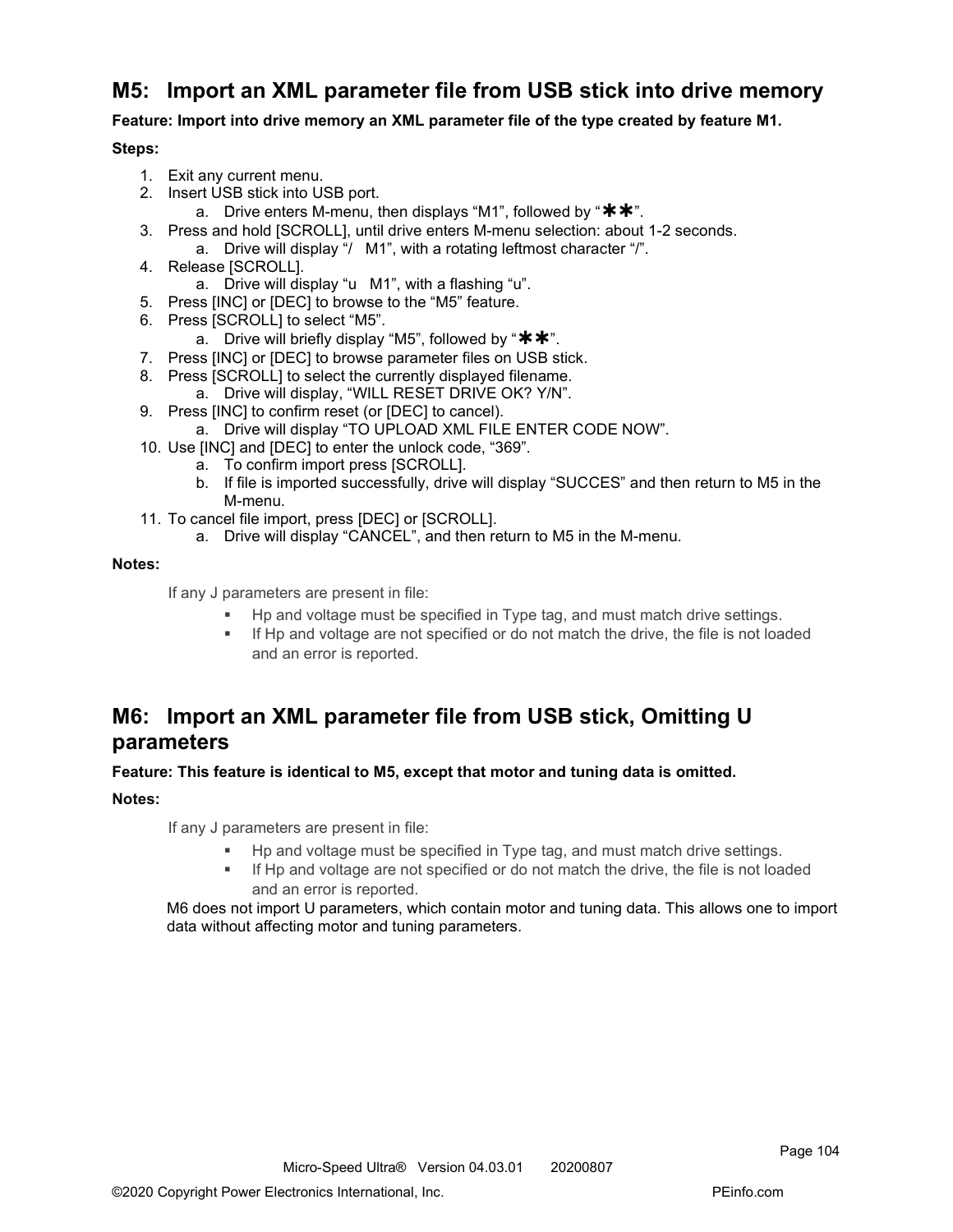# M10: Rename an XML file to a BAK backup file

## Feature: Renames an XML parameter file from PEMVnn.xml to PEMVnn.bak.

### Steps:

- 1. Press [INC] or [DEC] to browse "PEMVnn.xml" files present at the root level of the USB stick.
- 2. Press [SCROLL] to select the file you wish to rename.
	- a. Drive will display, "RENAME .XML TO .BAK ? Y/N".
- 3. To confirm file renaming, press [INC].
	- a. If file is renamed successfully, drive will display "SUCCES", and then return to M10 in the M-menu.
- 4. To cancel file renaming, press [DEC] or [SCROLL].
	- a. Drive will display "CANCEL", and then return to M10 in the M-menu.

## M11: Rename a BAK file to an XML parameter file

#### Feature: Renames an BAK backup file from PEMVnn.bak to PEMVnn.xml.

### Steps:

- 1. Press [INC] or [DEC] to browse "PEMVnn.bak" files present at the root level of the USB stick.
- 2. Press [SCROLL] to select the file you wish to rename.
	- a. Drive will display, "RENAME .BAK TO .XML? Y/N".
	- b. If the .XML file exists, drive will display "FULLnn" and the operation will not be allowed for that file number.
- 3. To confirm file renaming, press [INC].
	- a. If file is renamed successfully, drive will display "SUCCES", and then return to M11 in the M-menu.
- 4. To cancel file renaming, press [DEC] or [SCROLL].
	- a. Drive will display "CANCEL", and then return to M11 in the M-menu.

## M12: Copy an XML file to a BAK file

### Feature: Creates a copy of an XML file, but with a BAK filename extension.

### Steps:

- 1. Press [INC] or [DEC] to browse "PEMVnn.xml" files present at the root level of the USB stick.
- 2. Press [SCROLL] to select the file you wish to rename.
	- a. Drive will display, "RENAME .XML TO .BAK ? Y/N".
- 3. To confirm file renaming, press [INC].

## M13: Copy a BAK file to an XML file.

#### Feature: Creates a copy of a BAK file, but with an XML filename extension.

- 1. Press [INC] or [DEC] to browse "PEMVnn.xml" files present at the root level of the USB stick.
- 2. Press [SCROLL] to select the file you wish to rename.
	- a. Drive will display, "RENAME .XML TO .BAK ? Y/N."
	- b. If the .XML file exist, drive will display "FULLnn" and the operation will not be allowed for that file number.
- 3. To confirm file renaming, press [INC].